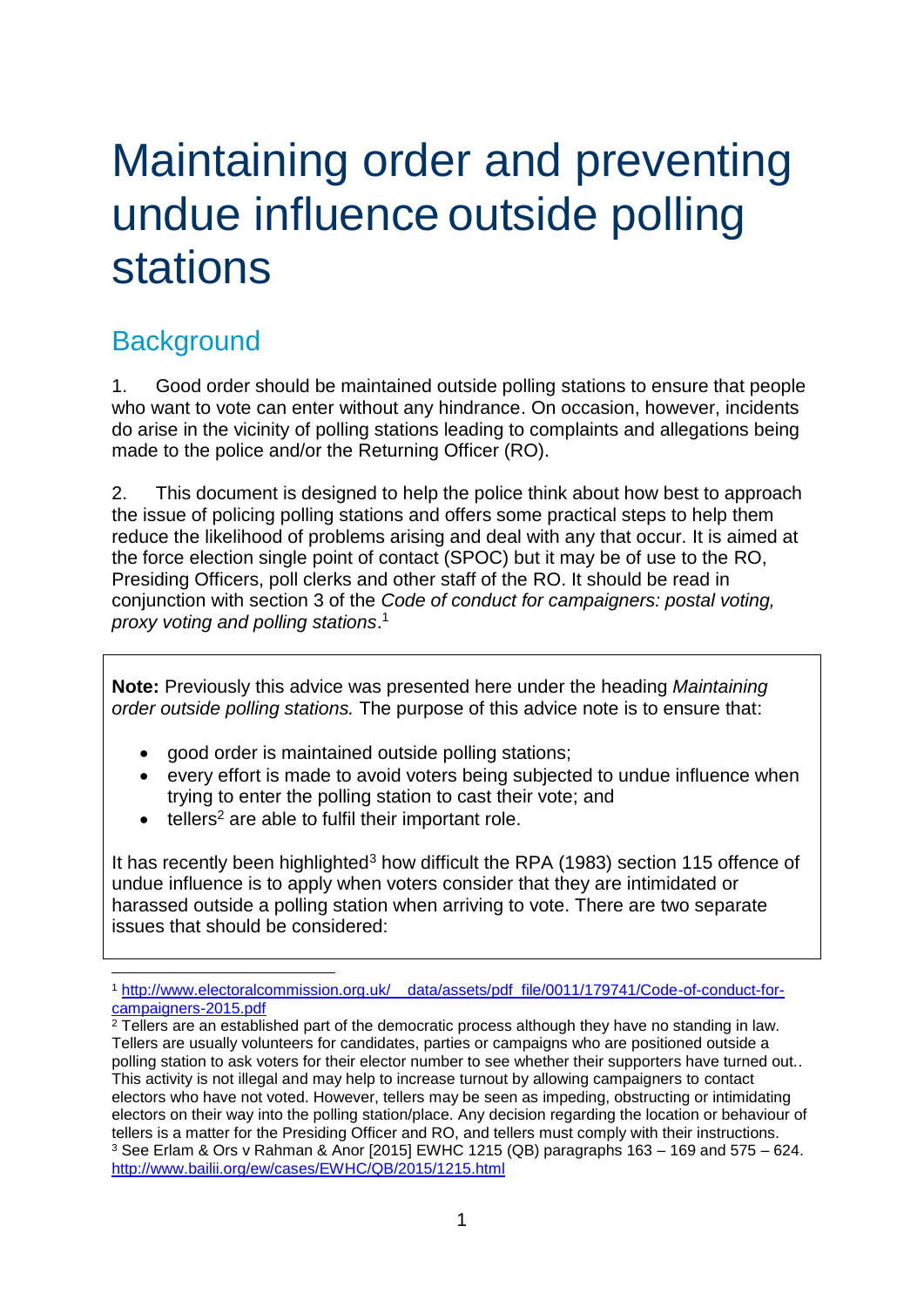• People gathering outside a polling station

If a lot of people gather outside a polling station to the extent that voters cannot get in without difficulty, then consideration should be given to the use of public order powers to disperse those who do not need to be there.

• Undue influence of electors wishing to vote

If there is any indication from voters or other campaigners that people may have been subject to undue influence or intimidation then be clear about how you deal with it with reference to the specific offence

If undue influence outside polling stations is not given prominence in the briefing for police officers then there is a danger that it may take place unseen and unchecked.<sup>4</sup>

## Overarching principle/priority

3. The priority for the police is to protect the right of voters to freely cast their votes, and also the right of campaigners to campaign. Any police action should be clear that these priorities are protected.

4. The process of going in person to a polling station to cast a vote is seen by many as not only a civic duty but also a social event. It is an opportunity to meet friends, neighbours and even a candidate or an agent before or after casting their vote. This interaction is a natural part of a democratic society and should not be discouraged. This should be a primary consideration for the RO, Presiding Officers, candidates, agents, tellers or police officers before action is taken to disperse people who may congregate outside a polling station.

5. To some people a group of people outside a polling station may seem to be innocent and without malicious intent. However, others may perceive it as threatening and obstructive. The situation may become aggravated where, for example, there is close political rivalry, with one side being suspicious of the actions of another or simply wishing to present the other party in a bad light. It is difficult to decide how best to respond to such a situation without offending one side or the other. The clearest guide is that the interests of the voter must take priority.

### Potential offences

6. While there is an offence of undue influence, there is a range of other powers available to the police when considering how to address such incidents. Some examples include:

<sup>1</sup> <sup>4</sup> Please note that the Electoral Commission has published a set of do's and don'ts for tellers which should be included in any briefing to ensure that any intervention is appropriate: http://www.electoralcommission.org.uk/ data/assets/pdf file/0006/102858/fact-tellers-dos-and[donts-rc-ca.pdf](http://www.electoralcommission.org.uk/__data/assets/pdf_file/0006/102858/fact-tellers-dos-and-donts-rc-ca.pdf)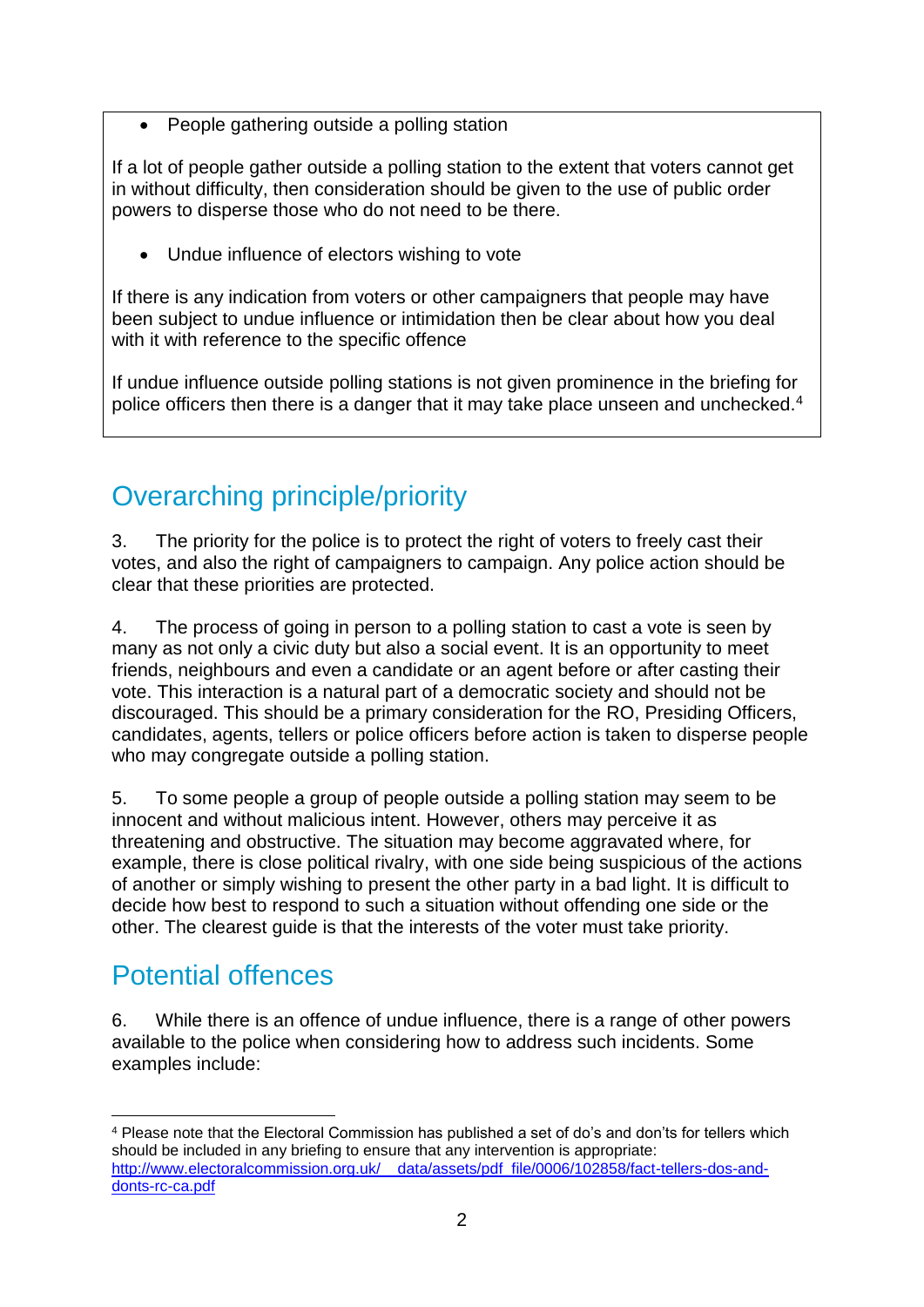- $\bullet$  Highways Act 1980 section 137 obstruction of the highway
- Public Order Act 1986 sections 4, 4A and 5 threatening behaviour/harassment
- Criminal Justice Act 1988 section 39 common assault/battery
- Offences Against the Person Act 1861 section 47 assault causing actual bodily harm
- Criminal Damage Act 1971 sections 1, 1(2) and 2 damage to property
- Common law power of arrest in relation to breach of the peace.

### Working to prevent incidents outside polling stations

7. Those standing for election, their supporters and others campaigning at elections or referendums are likely to be committed to doing all they can to encourage electors to turn out to vote. Following the publication of the notice of election or referendum, the Electoral Commission recommends that ROs arrange a meeting with candidates, agents, tellers and campaigners at the earliest opportunity following the publication of the notice of election or referendum to communicate the same message to all concerned. This will ensure that everyone is aware of the local circumstances and conducts their campaign within the same guidelines. An early meeting may pre-empt problems by providing an opportunity to discuss campaigning in and around polling places and the conduct of tellers, Guidance should be distributed at pre-election/referendum meetings.

8. Specific preparations that may help to prevent or deal with issues are suggested below:

- The SPOC should agree the approach to be adopted and the standards of acceptable behaviour with the local authority contact, parties, candidates and campaigners before the election.
- Police presence is essential at those polling stations deemed by the SPOC and the local authority contact to be at high risk of electoral malpractice.
- At polling stations where the RO and the SPOC have identified a significant risk of unacceptable behaviour by campaigners around the immediate entrance, they may consider using hazard-warning tape to mark out an area around the entrance that should be kept clear to allow people to access the building.
- At polling stations in areas deemed to be at high risk of undue influence, the SPOC and the local authority contact may consider the merit of using CCTV coverage (where installed) and/or body-worn video cameras.
- The SPOC may ask the local authority contact to see whether Presiding Officers can monitor and assist the police with information on alleged incidents outside their polling station.
- If they are unable to speak to all participants at a candidates and agents meeting organised by the RO, the SPOC may contact agents for each party or candidate before the poll to seek their advice in helping to prevent issues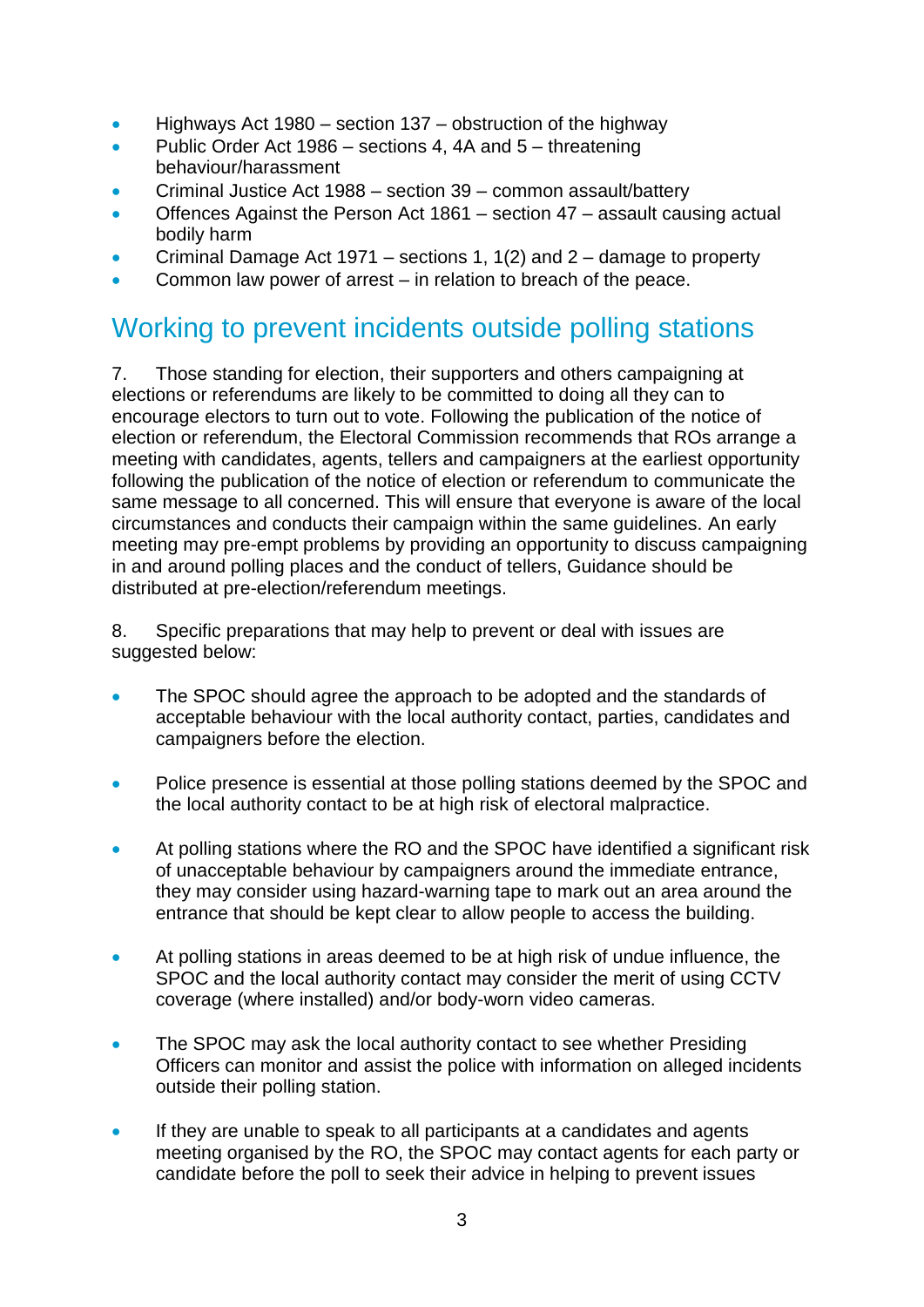involving their supporters that may arise before or during the poll, and on what they are prepared to do to speedily resolve any issue that does arise.

- An appropriate police presence is essential at those polling stations deemed to be at high risk of electoral malpractice by the SPOC and the local authority contact.
- The SPOC should agree with the local authority contact how quickly operational support should be deployed to resolve an incident at or in the vicinity of a polling station. This may vary according to the identified level of risk.

#### What to do when there are concerns about maintaining order or preventing undue influence outside a polling station

9. Everyone – Presiding Officers, police, candidates, agents, tellers and electors arriving to vote - should be alert to whether voters are affected by the behaviour of campaigners or others outside polling stations.

10. Any complaint about behaviour in the vicinity of a polling station should be directed to the relevant Presiding Officer in the first instance so that the matter can be dealt with and monitored by the polling station staff. However, while Presiding Officers have responsibility for ensuring that electors are given an opportunity to cast their vote in a free and fair manner, their power to act does not go beyond the polling station.

11. If it is not possible to contact the Presiding Officer, or the matter cannot be resolved by the Presiding Officer to the complainant's satisfaction, contact should be made with the RO or a member of the RO's staff.

12. The RO or their staff may try to resolve the matter by a direct approach to those causing concern. If this is not possible the RO or their staff should contact the candidate, the candidate's agent or, if the candidate is standing for election on behalf of a political party, that party's officers, and advise the police.

13. It may be that a complaint is made directly to the SPOC or the local police. If the informal actions outlined above do not resolve the problem, it would be appropriate to consider the use of police powers or to ask people to move.

14. The evidence gathered to date supports the view that no person has been prosecuted for undue influence during the past 10 15 years. It is most likely that remedial action by the police, for example, asking people to move, has had the desired effect without the need to resort to prosecution.

15. Presiding Officers and ROs have been advised that, if they are in doubt, they should consider what a reasonable observer would think. This consideration should be applied to the actions of anyone in the vicinity of a polling station.